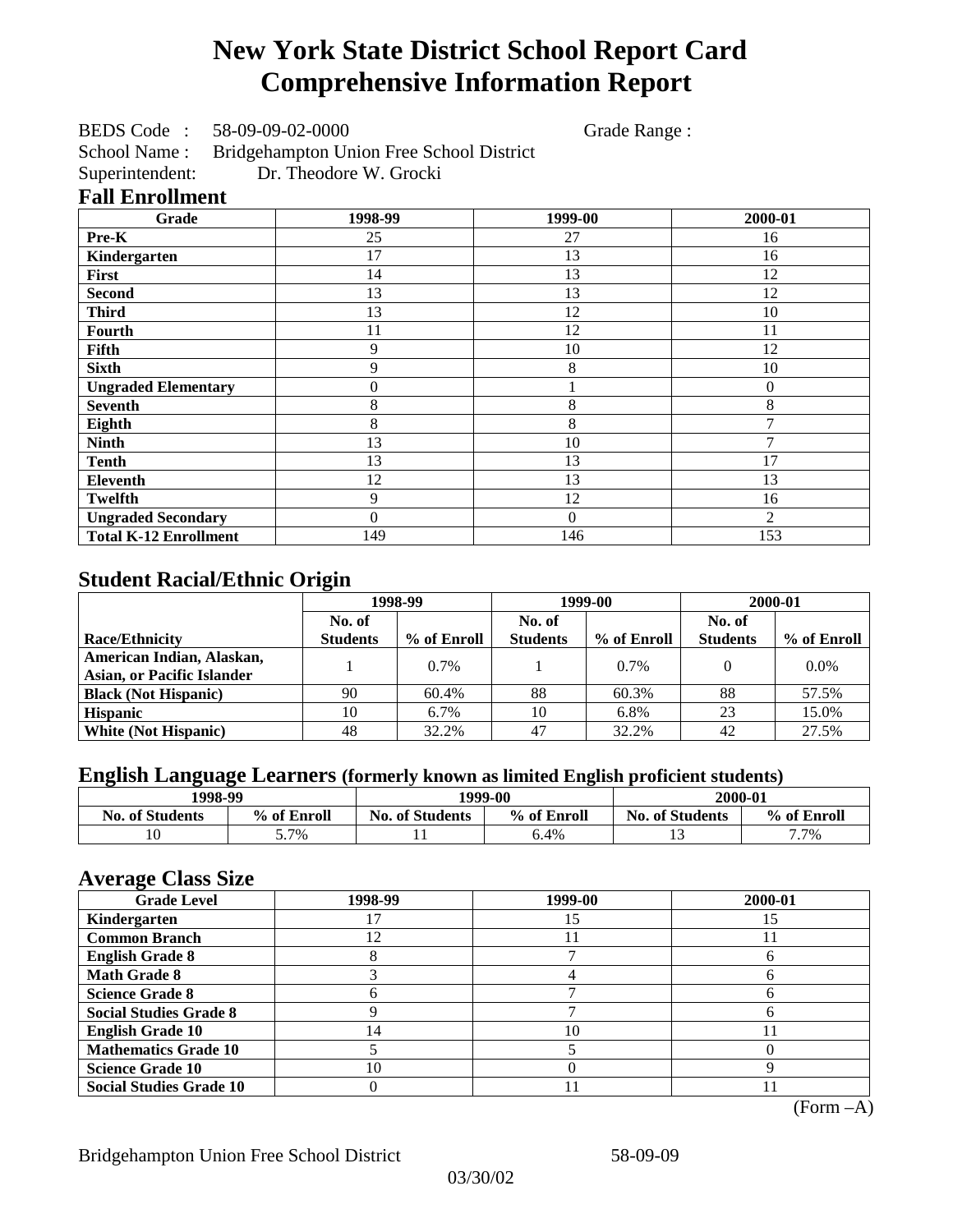## **District Need to Resource Capacity Category**

| <b>N/RC Category</b> | <b>Description</b>                                                       |
|----------------------|--------------------------------------------------------------------------|
|                      | This is a school district with low student needs in relation to district |
|                      | resource capacity.                                                       |

### **Similar School Group and Description**

| <b>Similar School Group</b> | <b>Description</b> |
|-----------------------------|--------------------|
| <b>NA</b>                   | NA                 |
|                             |                    |

**All schools within the same N/RC category are divided into three similar groups defined by the percentage of students in the school who are eligible for the free lunch program and/or who are English Language Learners (formerly known as Limited English proficient).**

## **Attendance and Suspension**

|                               | 1997-98          |         |                 | 1998-99 | 1999-00         |         |
|-------------------------------|------------------|---------|-----------------|---------|-----------------|---------|
|                               | $%$ of<br>No. of |         | No. of          | $%$ of  | No. of          | $%$ of  |
|                               | <b>Students</b>  | Enroll. | <b>Students</b> | Enroll. | <b>Students</b> | Enroll. |
| <b>Annual Attendance Rate</b> |                  | 94.7%   |                 | 94.7%   |                 | 94.8%   |
| <b>Student Suspensions</b>    | 23               | 15.9%   | 16              | 10.7%   | 10              | 6.9%    |

### **Student Socioeconomic and Stability Indicators (Percent of Enrollment)**

|                          | 1998-99   | 1999-00   | 2000-01   |
|--------------------------|-----------|-----------|-----------|
| <b>Free Lunch</b>        | 27.5%     | 28.8%     | 32.7%     |
| <b>Reduced Lunch</b>     | 8.1%      | 8.9%      | 7.8%      |
| <b>Public Assistance</b> | N/A       | N/A       | N/A       |
| <b>Student Stability</b> | <b>NA</b> | <b>NA</b> | <b>NA</b> |

### **Staff Counts**

| <b>Staff</b>                            | 2000-01 |
|-----------------------------------------|---------|
| <b>Total Teachers</b>                   | 38      |
| <b>Total Other Professional Staff</b>   |         |
| <b>Total Paraprofessionals</b>          |         |
| <b>Teaching out of Certification *</b>  |         |
| <b>Teachers with Temporary Licenses</b> |         |

\*Teaching out of certification more than on an incidental basis.

(Form –B)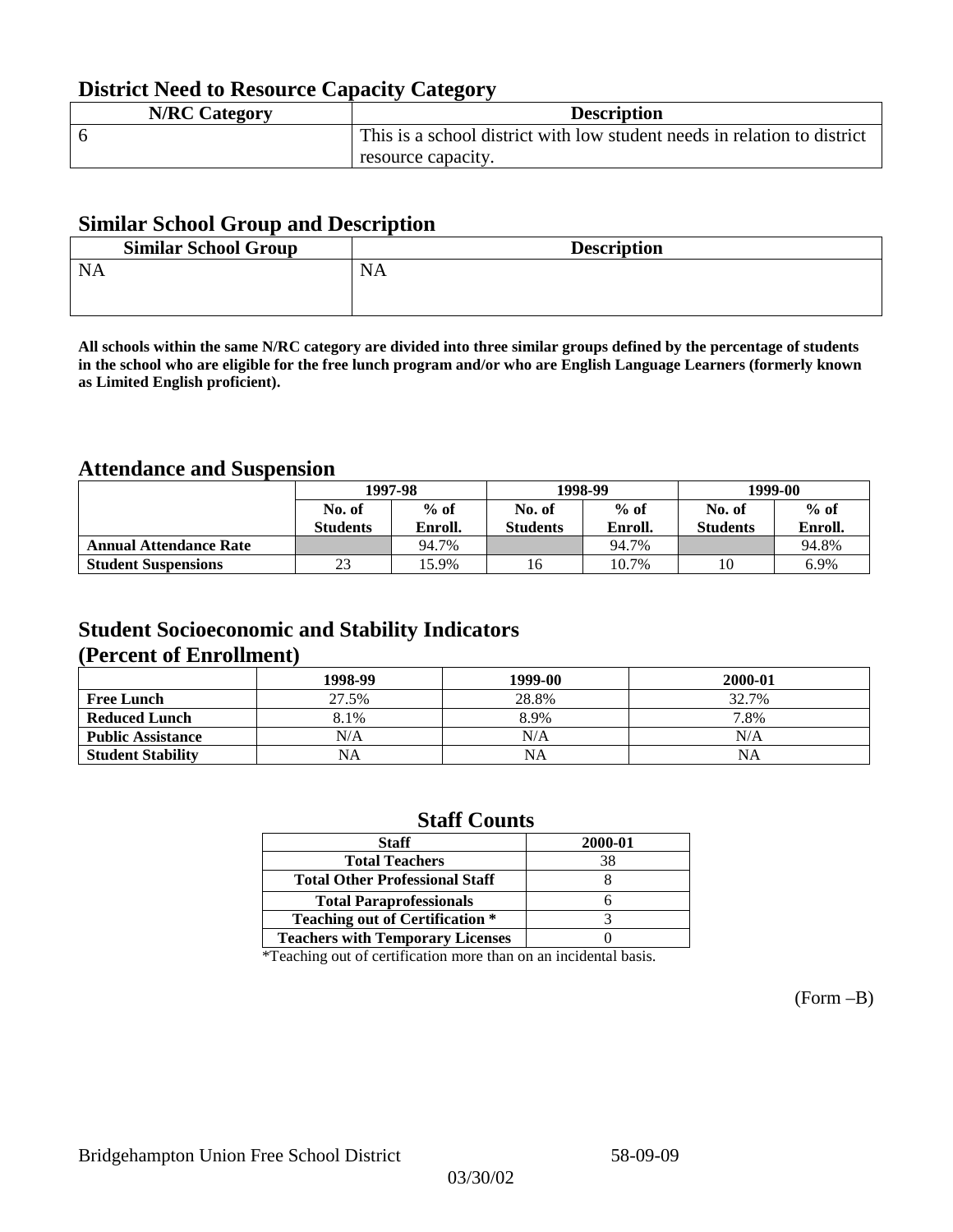## **High School Graduates and Dropouts**

|                                  | 1998-99                           |                                                    |                           | 1999-00                           |                                                    |                           | 2000-01                           |                                                    |
|----------------------------------|-----------------------------------|----------------------------------------------------|---------------------------|-----------------------------------|----------------------------------------------------|---------------------------|-----------------------------------|----------------------------------------------------|
| <b>Total</b><br><b>Graduates</b> | <b>Regents</b><br><b>Diplomas</b> | $\frac{0}{0}$<br><b>Regents</b><br><b>Diplomas</b> | <b>Total</b><br>Graduates | <b>Regents</b><br><b>Diplomas</b> | $\frac{0}{0}$<br><b>Regents</b><br><b>Diplomas</b> | Total<br><b>Graduates</b> | <b>Regents</b><br><b>Diplomas</b> | $\frac{0}{0}$<br><b>Regents</b><br><b>Diplomas</b> |
|                                  | ∸                                 | 22%                                                |                           |                                   | 27%                                                |                           |                                   | 8%                                                 |

## **High School Graduates\* Earning Regents Diplomas (All Students)**

## **Distribution of 2000-01 Graduates (All Students)**

|               | To 4-vear | To 2-year | <b>To Other Post-</b> |                        |                   |       |
|---------------|-----------|-----------|-----------------------|------------------------|-------------------|-------|
|               | College   | College   | Secondary             | <b>To the Military</b> | <b>Employment</b> | Other |
| <b>Number</b> |           |           |                       |                        |                   |       |
| Percent       | 38%       | 31%       | 8%                    | 0%                     | 8%                | 15%   |

### **2000-01 High School Completers with Disabilities**

|            | <b>Regents</b>  | <b>IEP Diplomas</b> | <b>All 2000-01</b> |
|------------|-----------------|---------------------|--------------------|
| Graduates* | <b>Diplomas</b> | or Certificates     | completers         |
| 'ai        | $\mathbf{b}$    | $ {\bf c} $         | $(a+c)$            |
|            |                 |                     |                    |

\* Local Diplomas (including local diplomas with Regents endorsements)

### **High School Noncompletion Rates**

| ັ                    | 1998-99         |         |                 | 1999-00 | 2000-01         |         |
|----------------------|-----------------|---------|-----------------|---------|-----------------|---------|
|                      | No. of          | $%$ of  | No. of          | $%$ of  | No. of          | $%$ of  |
|                      | <b>Students</b> | Enroll. | <b>Students</b> | Enroll. | <b>Students</b> | Enroll. |
| Dropped out          |                 | 2.1%    |                 | $0.0\%$ |                 | 3.7%    |
| Entered GED program* |                 | 2.1%    |                 | $0.0\%$ |                 | $0.0\%$ |

\* The number and percentage of students who entered an alternative program leading to a high school equivalency diploma during each school year.

 $(Form - C)$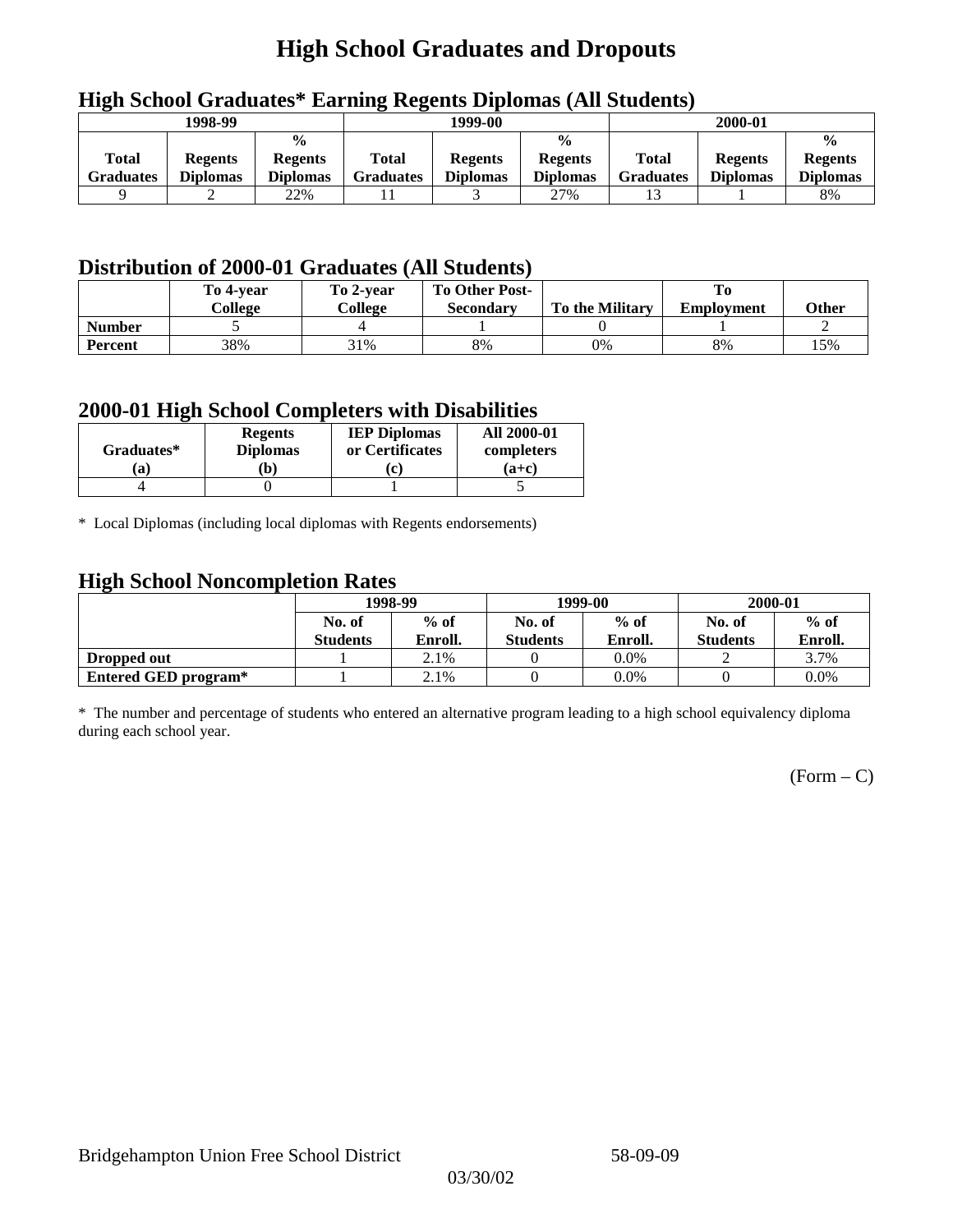## **Second Language Proficiency Examinations**

|                | 1998-99    |           |                   | 1999-00   | 2000-01    |           |  |
|----------------|------------|-----------|-------------------|-----------|------------|-----------|--|
| <b>Test</b>    | No. Tested | % Passing | <b>No. Tested</b> | % Passing | No. Tested | % Passing |  |
| French         |            |           |                   | 0%        |            | 0%        |  |
| <b>German</b>  |            | 0%        |                   | 0%        |            | 0%        |  |
| Italian        |            | 0%        |                   | 0%        |            | 0%        |  |
| Latin          |            | 0%        |                   | 0%        |            | 0%        |  |
| <b>Spanish</b> |            |           |                   | 100%      |            | 62%       |  |

#### **General Education Students**

### **Students with Disabilities**

|                | 1998-99    |           |                   | 1999-00   | 2000-01    |           |  |
|----------------|------------|-----------|-------------------|-----------|------------|-----------|--|
| <b>Test</b>    | No. Tested | % Passing | <b>No. Tested</b> | % Passing | No. Tested | % Passing |  |
| French         |            | 0%        |                   | 0%        |            | 0%        |  |
| <b>German</b>  |            | 0%        |                   | 0%        |            | 0%        |  |
| Italian        |            | 0%        |                   | 0%        |            | 0%        |  |
| Latin          |            | 0%        |                   | $0\%$     |            | 0%        |  |
| <b>Spanish</b> |            | 0%        |                   | 0%        |            | 0%        |  |

**School reports contain data for students with disabilities for the 1999-00 and 2000-01 school years only because of changes in data collection procedures; 1998-99 data do not appear. District reports contain data for all students with disabilities enrolled in the district for the 1998-99, 1999-00 and 2000-01 school years.**

 $(Form - D)$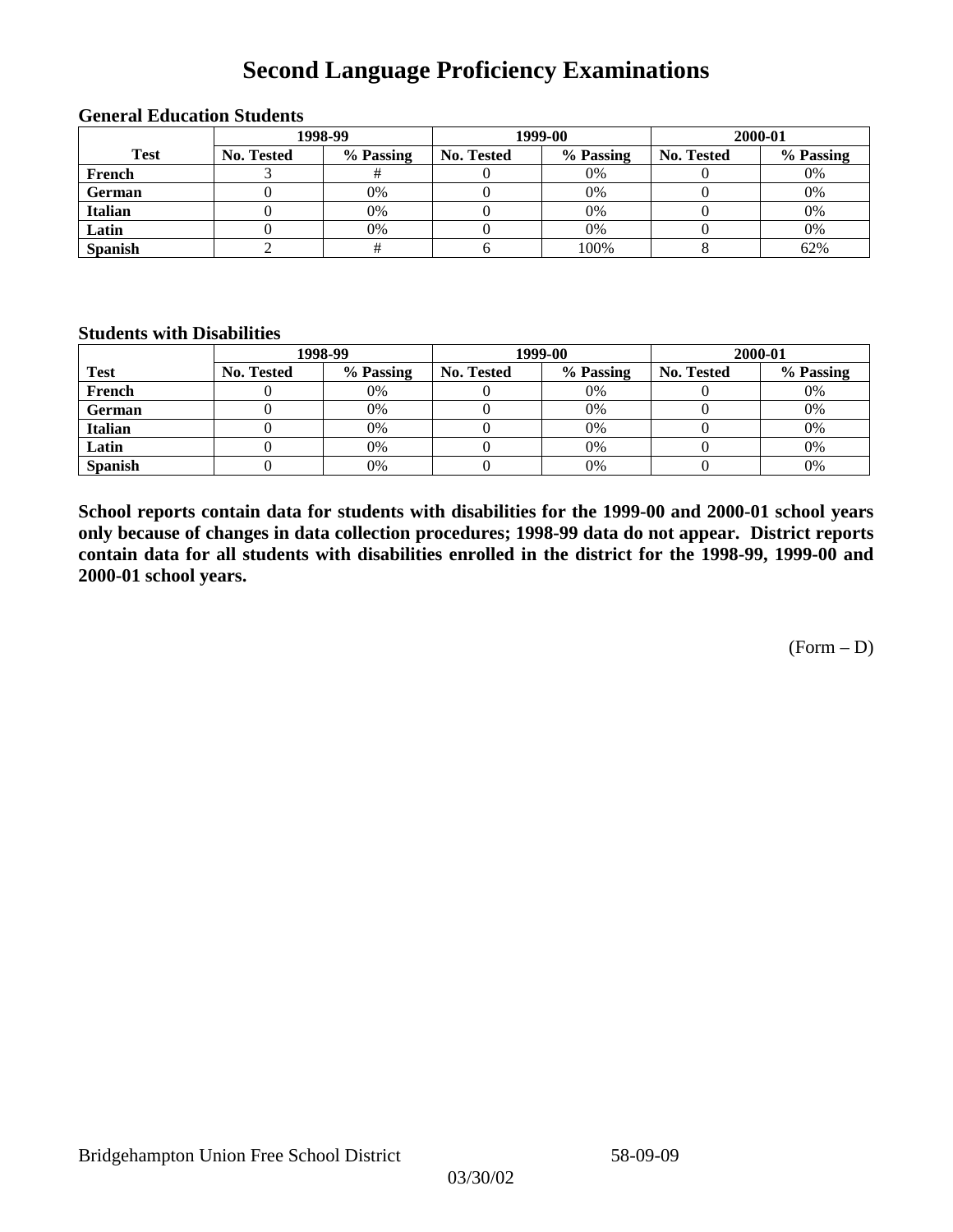## **Regents Competency Tests**

|                       | 1998-99    |           |            | 1999-00   | 2000-01    |           |
|-----------------------|------------|-----------|------------|-----------|------------|-----------|
| <b>Test</b>           | No. Tested | % Passing | No. Tested | % Passing | No. Tested | % Passing |
| Math                  |            |           |            | 0%        |            |           |
| <b>Science</b>        |            | 100%      |            | 0%        |            | 0%        |
| <b>Reading</b>        |            | 0%        |            | 0%        |            | 0%        |
| Writing               |            | 0%        |            | 0%        |            | 0%        |
| <b>Global Studies</b> |            |           |            |           |            | 0%        |
| US Hist & Gov't.      |            |           |            |           |            | 0%        |

#### **General Education Students**

### **Students with Disabilities**

|                       |                   | 1998-99   | 1999-00    |           | 2000-01           |           |
|-----------------------|-------------------|-----------|------------|-----------|-------------------|-----------|
| <b>Test</b>           | <b>No. Tested</b> | % Passing | No. Tested | % Passing | <b>No. Tested</b> | % Passing |
| <b>Math</b>           |                   |           |            |           |                   |           |
| <b>Science</b>        |                   |           |            |           |                   | 0%        |
| <b>Reading</b>        |                   |           |            | 100%      |                   | 0%        |
| Writing               |                   |           |            |           |                   |           |
| <b>Global Studies</b> |                   |           |            |           |                   |           |
| US Hist & Gov't.      |                   | 0%        |            |           |                   |           |

**School reports contain data for students with disabilities for the 1999-00 and 2000-01 school years only because of changes in data collection procedures; 1998-99 data do not appear. District reports contain data for all students with disabilities enrolled in the district for the 1998-99, 1999-00 and 2000-01 school years.**

(Form –E)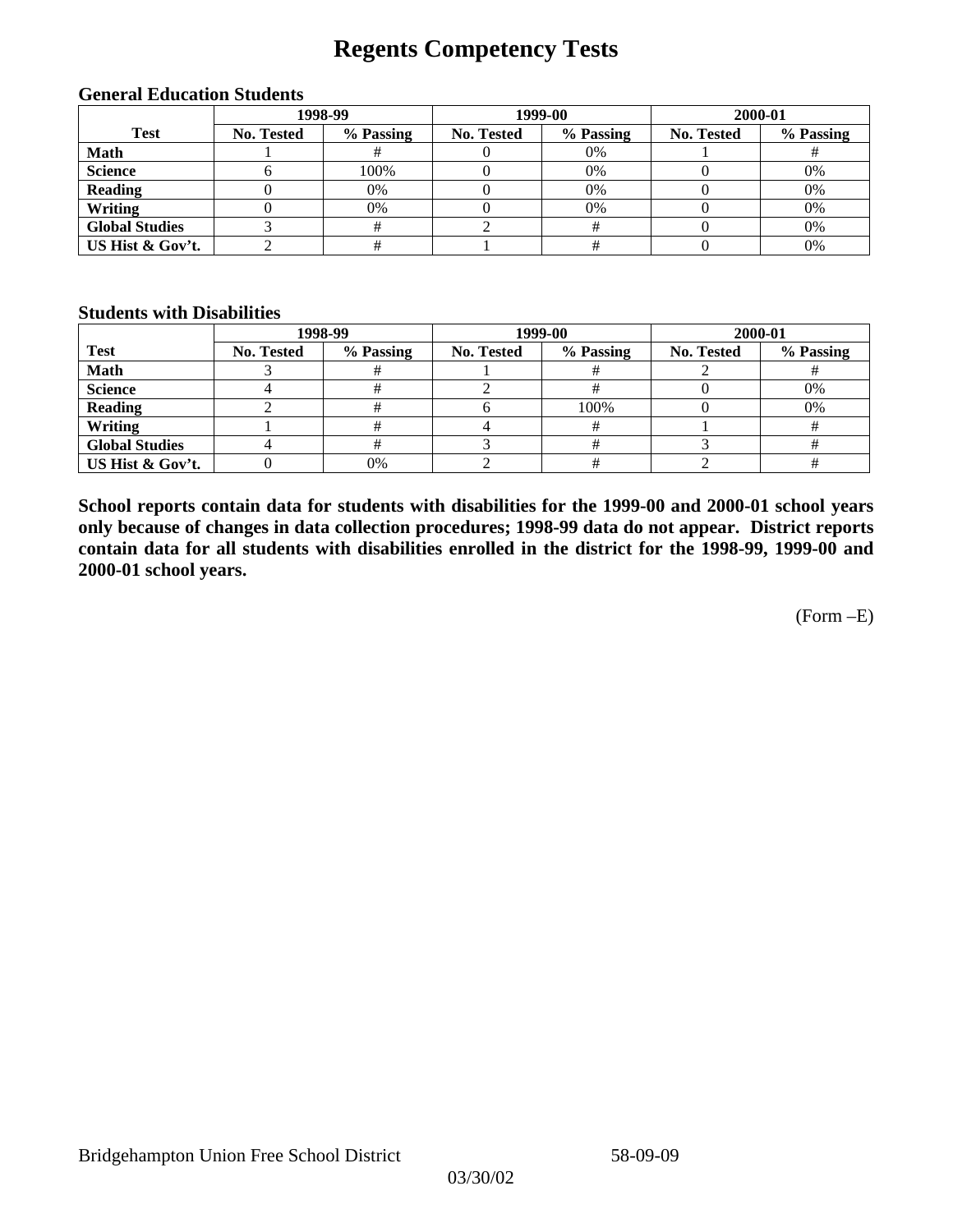|                                                                               | <b>All Students</b> |                                                 |                  | <b>Students with Disabilities</b> |                  |                  |  |  |
|-------------------------------------------------------------------------------|---------------------|-------------------------------------------------|------------------|-----------------------------------|------------------|------------------|--|--|
|                                                                               | 1999                | 2000                                            | 2001             | 1999                              | 2000             | 2001             |  |  |
|                                                                               |                     | <b>Comprehensive English</b>                    |                  |                                   |                  |                  |  |  |
| Number Tested                                                                 | 10                  | 9                                               | $\overline{17}$  | $\boldsymbol{0}$                  | $\overline{4}$   | 6                |  |  |
| Number scoring 55 to 100                                                      | 10                  | 9                                               | 17               | $\mathbf{0}$                      | $\#$             | 6                |  |  |
| Number scoring 65 to 100                                                      | 8                   | 8                                               | 15               | $\overline{0}$                    | $\overline{+}$   | $\overline{4}$   |  |  |
| Number scoring 85 to 100                                                      | $\overline{0}$      | $\overline{0}$                                  | 3                | $\overline{0}$                    | #                | $\overline{0}$   |  |  |
| Percentage of Tested Scoring 55-100                                           | 100%                | 100%                                            | 100%             | 0%                                | $\#$             | 100%             |  |  |
| Percentage of Tested Scoring 65-100                                           | 80%                 | 89%                                             | 88%              | 0%                                | #                | 67%              |  |  |
| Percentage of Tested Scoring 85-100                                           | 0%                  | 0%                                              | 18%              | 0%                                | $\overline{+}$   | $0\%$            |  |  |
|                                                                               |                     | Math I                                          |                  |                                   |                  |                  |  |  |
| <b>Number Tested</b><br>12<br>12<br>$\boldsymbol{0}$<br>$\sqrt{5}$<br>11<br>6 |                     |                                                 |                  |                                   |                  |                  |  |  |
| Number scoring 55 to 100                                                      | 11                  | $\overline{11}$                                 | $\overline{9}$   | $\overline{0}$                    | $\overline{5}$   | $\overline{3}$   |  |  |
| Number scoring 65 to 100                                                      | 9                   | 11                                              | $\overline{8}$   | $\overline{0}$                    | 5                | $\overline{3}$   |  |  |
| Number scoring 85 to 100                                                      | $\overline{0}$      | $\overline{9}$                                  | $\mathbf{1}$     | $\overline{0}$                    | $\overline{4}$   | $\mathbf{1}$     |  |  |
| Percentage of Tested Scoring 55-100                                           | 92%                 | 92%                                             | 82%              | $0\%$                             | 83%              | 60%              |  |  |
| Percentage of Tested Scoring 65-100                                           | 75%                 | 92%                                             | 73%              | 0%                                | 83%              | 60%              |  |  |
| Percentage of Tested Scoring 85-100                                           | 0%                  | 75%                                             | 9%               | 0%                                | 67%              | 20%              |  |  |
| Math A                                                                        |                     |                                                 |                  |                                   |                  |                  |  |  |
| Number Tested                                                                 | $\boldsymbol{0}$    | $\mathbf{0}$                                    | $\boldsymbol{0}$ | $\boldsymbol{0}$                  | $\boldsymbol{0}$ | $\boldsymbol{0}$ |  |  |
| Number scoring 55 to 100                                                      | $\boldsymbol{0}$    | $\boldsymbol{0}$                                | $\overline{0}$   | $\overline{0}$                    | $\overline{0}$   | $\boldsymbol{0}$ |  |  |
| Number scoring 65 to 100                                                      | $\mathbf{0}$        | $\mathbf{0}$                                    | $\mathbf{0}$     | $\overline{0}$                    | $\mathbf{0}$     | $\boldsymbol{0}$ |  |  |
| Number scoring 85 to 100                                                      | $\overline{0}$      | $\overline{0}$                                  | $\mathbf{0}$     | $\overline{0}$                    | $\mathbf{0}$     | $\mathbf{0}$     |  |  |
| Percentage of Tested Scoring 55-100                                           | 0%                  | 0%                                              | 0%               | 0%                                | 0%               | 0%               |  |  |
| Percentage of Tested Scoring 65-100                                           | 0%                  | $\overline{0\%}$                                | $\overline{0\%}$ | $\overline{0\%}$                  | $\overline{0\%}$ | $\overline{0\%}$ |  |  |
| Percentage of Tested Scoring 85-100                                           | 0%                  | 0%                                              | 0%               | 0%                                | 0%               | 0%               |  |  |
|                                                                               |                     | Global Studies (last administered January 2000) |                  |                                   |                  |                  |  |  |
| Number Tested                                                                 | 11                  | 11                                              |                  | 3                                 | $\sqrt{6}$       |                  |  |  |
| Number scoring 55 to 100                                                      | 9                   | 10                                              |                  | $\overline{\#}$                   | $\overline{5}$   |                  |  |  |
| Number scoring $65 \overline{)100}$                                           | 6                   | $\,8\,$                                         |                  | $\#$                              | $\overline{4}$   |                  |  |  |
| Number scoring 85 to 100                                                      | 1                   | $\overline{2}$                                  |                  | $\overline{\overline{t}}$         | $\mathbf{0}$     |                  |  |  |
| Percentage of Tested Scoring 55-100                                           | 82%                 | 91%                                             |                  | $\overline{\overline{t}}$         | 83%              |                  |  |  |
| Percentage of Tested Scoring 65-100                                           | 55%                 | 73%                                             |                  | $\overline{\#}$                   | 67%              |                  |  |  |
| Percentage of Tested Scoring 85-100                                           | 9%                  | 18%                                             |                  | $\overline{\#}$                   | 0%               |                  |  |  |
| Global History and Geography (first administered June 2000)                   |                     |                                                 |                  |                                   |                  |                  |  |  |
| Number Tested                                                                 |                     | 10                                              | 18               |                                   | 6                | 5                |  |  |
| Number scoring 55 to 100                                                      |                     | 9                                               | 18               |                                   | 5                | 5                |  |  |
| Number scoring 65 to 100                                                      |                     | 8                                               | 14               |                                   | $\overline{4}$   | $\overline{c}$   |  |  |
| Number scoring 85 to 100                                                      |                     | $\overline{2}$                                  | $\overline{5}$   |                                   | $\overline{0}$   | $\overline{0}$   |  |  |
| Percentage of Tested Scoring 55-100                                           |                     | 90%                                             | 100%             |                                   | 83%              | 100%             |  |  |
| Percentage of Tested Scoring 65-100                                           |                     | 80%                                             | 78%              |                                   | 67%              | 40%              |  |  |
| Percentage of Tested Scoring 85-100                                           |                     | 20%                                             | 28%              |                                   | 0%               | 0%               |  |  |

 $(Form - G)$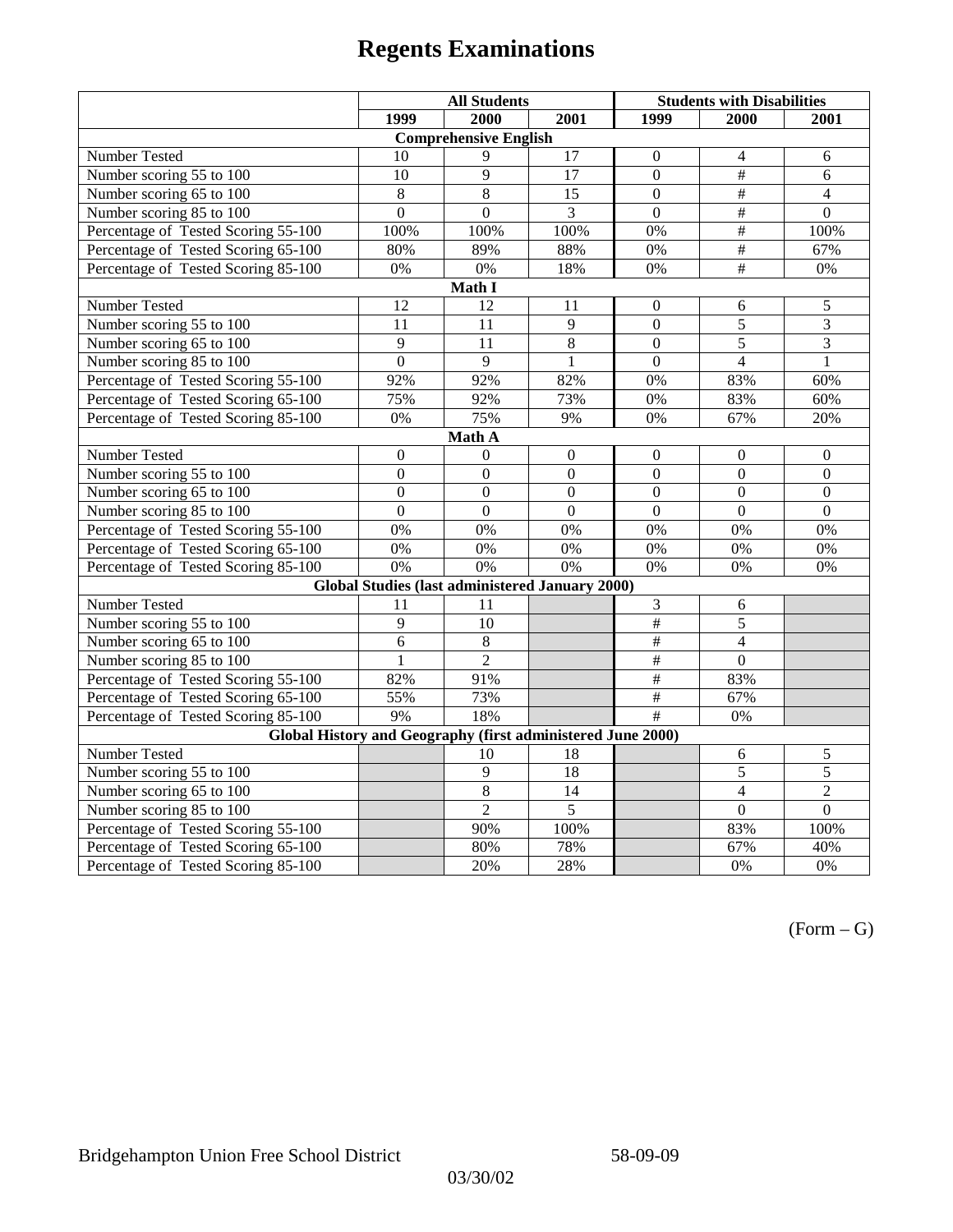|                                                              | <b>All Students</b> |                |                |                | <b>Students with Disabilities</b> |          |
|--------------------------------------------------------------|---------------------|----------------|----------------|----------------|-----------------------------------|----------|
|                                                              | 1999                | 2000           | 2001           | 1999           | 2000                              | 2001     |
| U.S. History and Government (last administered January 2001) |                     |                |                |                |                                   |          |
| Number Tested                                                | 10                  | 9              | $\theta$       | $\theta$       | 4                                 | $\Omega$ |
| Number scoring 55 to 100                                     | 10                  | 8              | $\theta$       | $\overline{0}$ | #                                 | 0        |
| Number scoring 65 to 100                                     | 8                   | 8              | $\overline{0}$ | $\theta$       | #                                 | $\theta$ |
| Number scoring 85 to 100                                     | $\theta$            | $\overline{c}$ | $\theta$       | $\Omega$       | #                                 | $\Omega$ |
| Percentage of Tested Scoring 55-100                          | 100%                | 89%            | $0\%$          | $0\%$          | #                                 | 0%       |
| Percentage of Tested Scoring 65-100                          | 80%                 | 89%            | $0\%$          | $0\%$          | #                                 | $0\%$    |
| Percentage of Tested Scoring 85-100                          | $0\%$               | 22%            | $0\%$          | $0\%$          | #                                 | $0\%$    |
| U.S. History and Government (first administered June 2001)   |                     |                |                |                |                                   |          |
| <b>Number Tested</b>                                         |                     |                | 13             |                |                                   | 4        |
| Number scoring 55 to 100                                     |                     |                | 12             |                |                                   | #        |
| Number scoring 65 to 100                                     |                     |                | 4              |                |                                   | #        |
| Number scoring 85 to 100                                     |                     |                |                |                |                                   | #        |
| Percentage of Tested Scoring 55-100                          |                     |                | 92%            |                |                                   | #        |
| Percentage of Tested Scoring 65-100                          |                     |                | 31%            |                |                                   | #        |
| Percentage of Tested Scoring 85-100                          |                     |                | 8%             |                |                                   | #        |

(Form – H)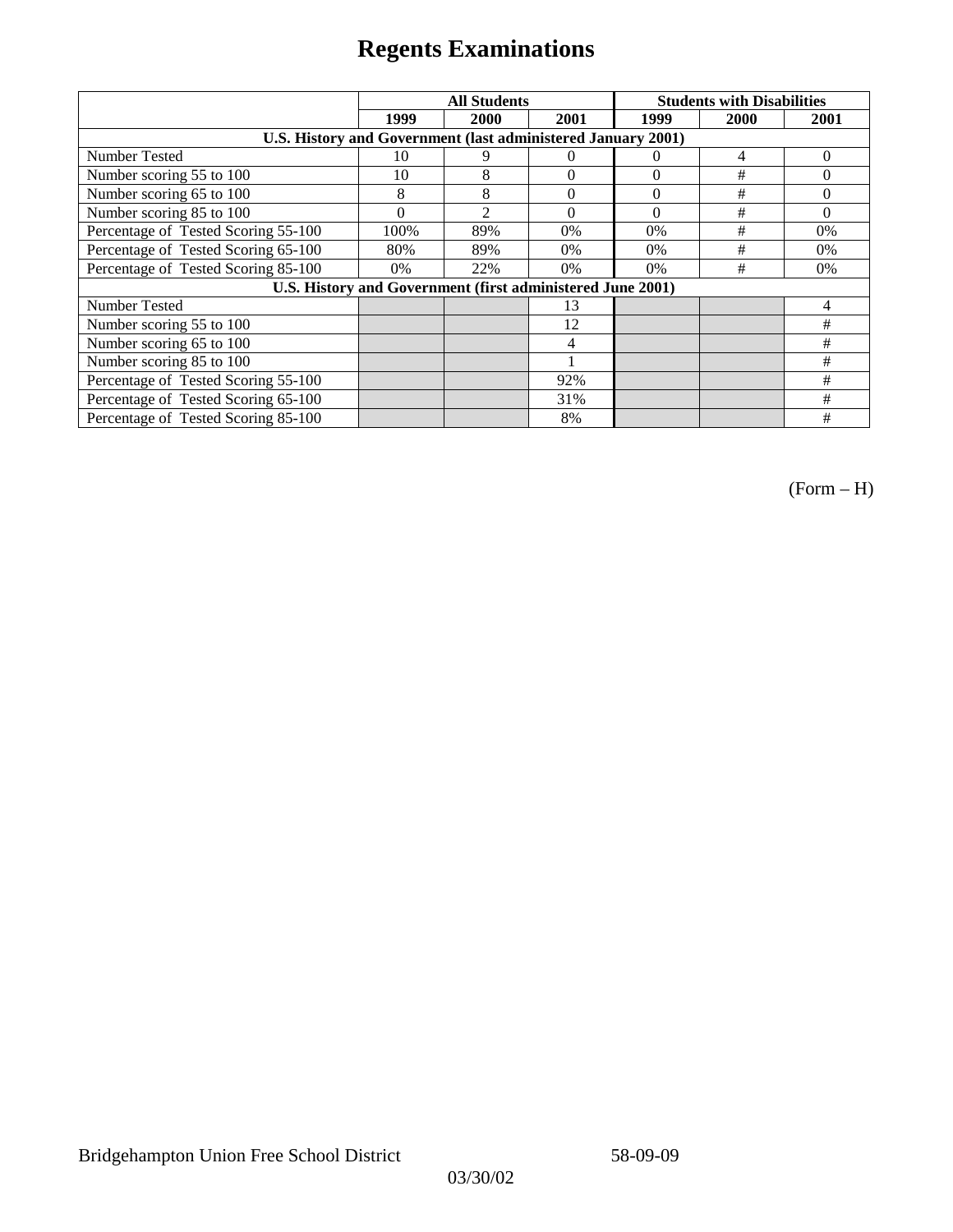## **Average Grade Enrollment**

### **All Students**

| Year | Grade 9<br><b>Enrollment</b><br>(June) | Grade 10<br><b>Enrollment</b><br>(June) | Grade 11<br><b>Enrollment</b><br>(June) | Grade 12<br><b>Enrollment</b><br>(June) | $AGE^*$ |
|------|----------------------------------------|-----------------------------------------|-----------------------------------------|-----------------------------------------|---------|
| 1999 | 15                                     | ю                                       | IJ                                      | 10                                      | 13      |
| 2000 | ıυ                                     | 10                                      | 14                                      | 11                                      | IJ      |
| 2001 | 19                                     | 36                                      | 26                                      | 28                                      | 27      |

\* In schools with no grade 9 - 12 enrollment, AGE is the grade 8 enrollment

### **Students with Disabilities**

| Year | Grade 9<br><b>Enrollment</b><br>(June) | Grade 10<br><b>Enrollment</b><br>(June) | Grade 11<br><b>Enrollment</b><br>(June) | Grade 12<br><b>Enrollment</b><br>(June) | $AGE^*$ |
|------|----------------------------------------|-----------------------------------------|-----------------------------------------|-----------------------------------------|---------|
| 1999 |                                        |                                         |                                         |                                         |         |
| 2000 |                                        |                                         |                                         |                                         |         |
| 2001 |                                        |                                         | 10                                      |                                         |         |

\* In schools with no grade 9 - 12 enrollment, AGE is the grade 8 enrollment

(Form – I)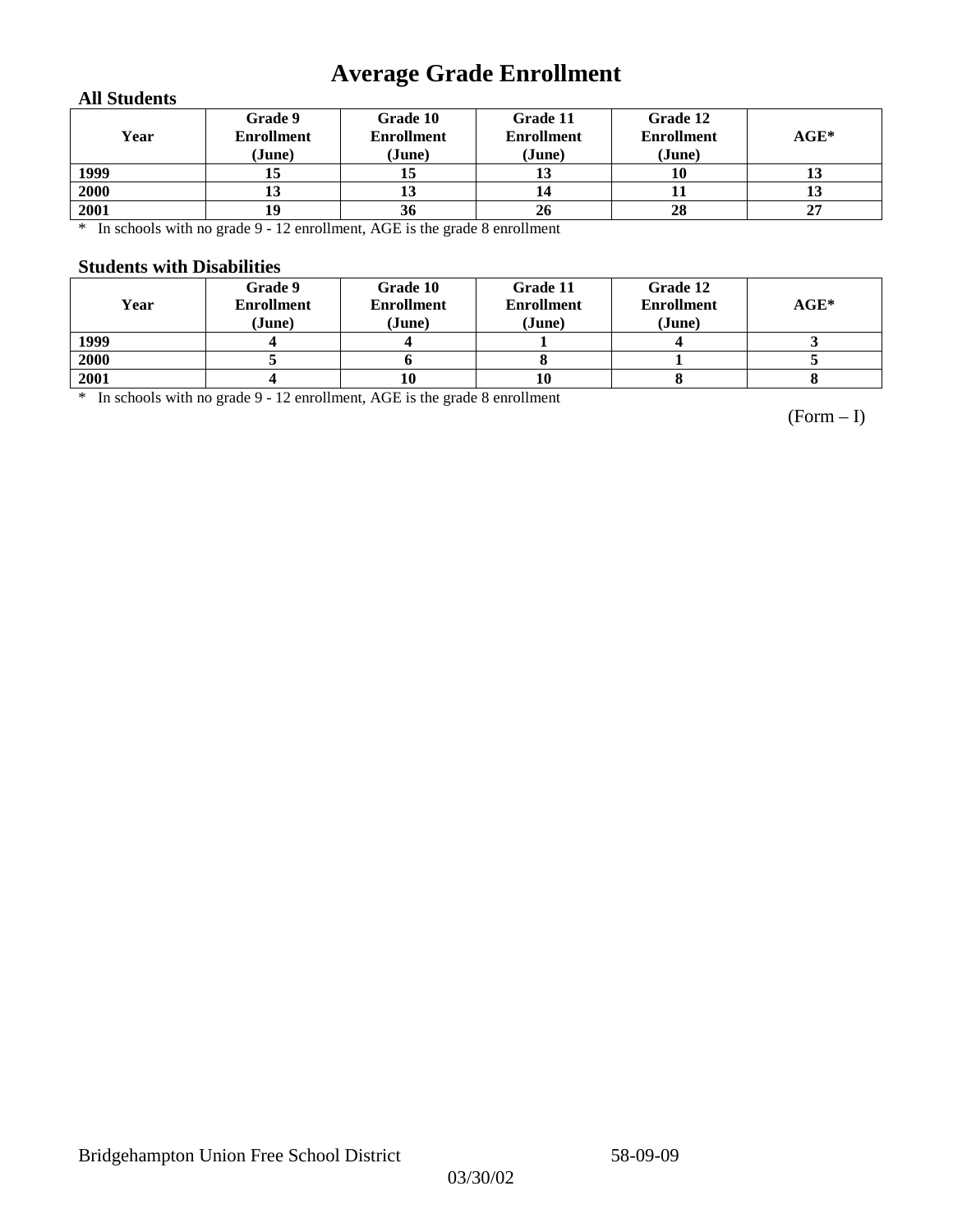|                                       | <b>All Students</b> |                              |                           | <b>Students with Disabilities</b> |                  |                  |
|---------------------------------------|---------------------|------------------------------|---------------------------|-----------------------------------|------------------|------------------|
|                                       | 1999                | 2000                         | 2001                      | 1999                              | 2000             | 2001             |
| <b>Average Grade Enrollment (AGE)</b> | 13                  | 13                           | $\overline{27}$           | $\overline{3}$                    | 5                | 8                |
|                                       |                     | <b>Comprehensive French</b>  |                           |                                   |                  |                  |
| Number Tested                         | 3                   | 3                            | $\mathbf{1}$              | $\mathbf{0}$                      | $\mathbf{0}$     | $\mathbf{0}$     |
| Number scoring 55 to 100              | $\overline{+}$      | $\overline{+}$               | $\overline{\overline{H}}$ | $\theta$                          | $\Omega$         | $\mathbf{0}$     |
| Number scoring 65 to 100              | $\#$                | $\#$                         | $\#$                      | $\overline{0}$                    | $\mathbf{0}$     | $\mathbf{0}$     |
| Number scoring 85 to 100              | $\overline{\#}$     | $\overline{\#}$              | #                         | $\overline{0}$                    | $\mathbf{0}$     | $\mathbf{0}$     |
| Percentage of AGE Tested              | #                   | $\overline{\#}$              | #                         | 0%                                | 0%               | 0%               |
| Percentage of AGE Scoring 55-100      | $\#$                | $\#$                         | $\#$                      | 0%                                | 0%               | 0%               |
| Percentage of AGE Scoring 65-100      | #                   | #                            | #                         | 0%                                | 0%               | 0%               |
| Percentage of AGE Scoring 85-100      | #                   | $\overline{\ddot{\pi}}$      | #                         | 0%                                | 0%               | 0%               |
| Percentage of Tested Scoring 65-100   | $\overline{\#}$     | #                            | #                         | 0%                                | 0%               | 0%               |
|                                       |                     | <b>Comprehensive Italian</b> |                           |                                   |                  |                  |
| Number Tested                         | $\theta$            | $\theta$                     | $\mathbf{0}$              | $\overline{0}$                    | $\mathbf{0}$     | $\theta$         |
| Number scoring 55 to 100              | $\boldsymbol{0}$    | $\overline{0}$               | $\Omega$                  | $\overline{0}$                    | $\overline{0}$   | $\boldsymbol{0}$ |
| Number scoring 65 to 100              | $\mathbf{0}$        | $\mathbf{0}$                 | $\overline{0}$            | $\overline{0}$                    | $\mathbf{0}$     | $\mathbf{0}$     |
| Number scoring 85 to 100              | $\overline{0}$      | $\overline{0}$               | $\overline{0}$            | $\overline{0}$                    | $\overline{0}$   | $\mathbf{0}$     |
| Percentage of AGE Tested              | 0%                  | 0%                           | 0%                        | 0%                                | 0%               | 0%               |
| Percentage of AGE Scoring 55-100      | 0%                  | 0%                           | 0%                        | 0%                                | 0%               | 0%               |
| Percentage of AGE Scoring 65-100      | 0%                  | 0%                           | 0%                        | 0%                                | 0%               | 0%               |
| Percentage of AGE Scoring 85-100      | 0%                  | 0%                           | 0%                        | 0%                                | 0%               | 0%               |
| Percentage of Tested Scoring 65-100   | 0%                  | 0%                           | 0%                        | 0%                                | 0%               | 0%               |
|                                       |                     | <b>Comprehensive German</b>  |                           |                                   |                  |                  |
| Number Tested                         | $\mathbf{0}$        | $\theta$                     | $\mathbf{0}$              | $\overline{0}$                    | $\mathbf{0}$     | $\mathbf{0}$     |
| Number scoring 55 to 100              | $\mathbf{0}$        | $\mathbf{0}$                 | $\overline{0}$            | $\overline{0}$                    | $\overline{0}$   | $\mathbf{0}$     |
| Number scoring 65 to 100              | $\overline{0}$      | $\mathbf{0}$                 | $\overline{0}$            | $\overline{0}$                    | $\mathbf{0}$     | $\mathbf{0}$     |
| Number scoring 85 to 100              | $\overline{0}$      | $\overline{0}$               | $\overline{0}$            | $\overline{0}$                    | $\overline{0}$   | $\overline{0}$   |
| Percentage of AGE Tested              | 0%                  | 0%                           | 0%                        | 0%                                | 0%               | 0%               |
| Percentage of AGE Scoring 55-100      | 0%                  | 0%                           | 0%                        | 0%                                | 0%               | 0%               |
| Percentage of AGE Scoring 65-100      | 0%                  | 0%                           | 0%                        | 0%                                | 0%               | 0%               |
| Percentage of AGE Scoring 85-100      | 0%                  | 0%                           | 0%                        | 0%                                | 0%               | 0%               |
| Percentage of Tested Scoring 65-100   | 0%                  | 0%                           | 0%                        | 0%                                | 0%               | 0%               |
|                                       |                     | <b>Comprehensive Hebrew</b>  |                           |                                   |                  |                  |
| Number Tested                         | $\boldsymbol{0}$    | $\Omega$                     | $\boldsymbol{0}$          | $\boldsymbol{0}$                  | $\boldsymbol{0}$ | $\boldsymbol{0}$ |
| Number scoring 55 to 100              | $\boldsymbol{0}$    | $\mathbf{0}$                 | $\overline{0}$            | $\overline{0}$                    | $\mathbf{0}$     | $\mathbf{0}$     |
| Number scoring 65 to 100              | $\boldsymbol{0}$    | $\mathbf{0}$                 | $\overline{0}$            | $\overline{0}$                    | $\mathbf{0}$     | $\mathbf{0}$     |
| Number scoring 85 to 100              | $\overline{0}$      | $\overline{0}$               | $\overline{0}$            | $\overline{0}$                    | $\Omega$         | $\mathbf{0}$     |
| Percentage of AGE Tested              | 0%                  | 0%                           | 0%                        | 0%                                | 0%               | 0%               |
| Percentage of AGE Scoring 55-100      | 0%                  | 0%                           | 0%                        | 0%                                | 0%               | 0%               |
| Percentage of AGE Scoring 65-100      | 0%                  | 0%                           | 0%                        | 0%                                | 0%               | 0%               |
| Percentage of AGE Scoring 85-100      | 0%                  | 0%                           | 0%                        | $0\%$                             | 0%               | 0%               |
| Percentage of Tested Scoring 65-100   | 0%                  | 0%                           | 0%                        | 0%                                | 0%               | 0%               |

(Form –J)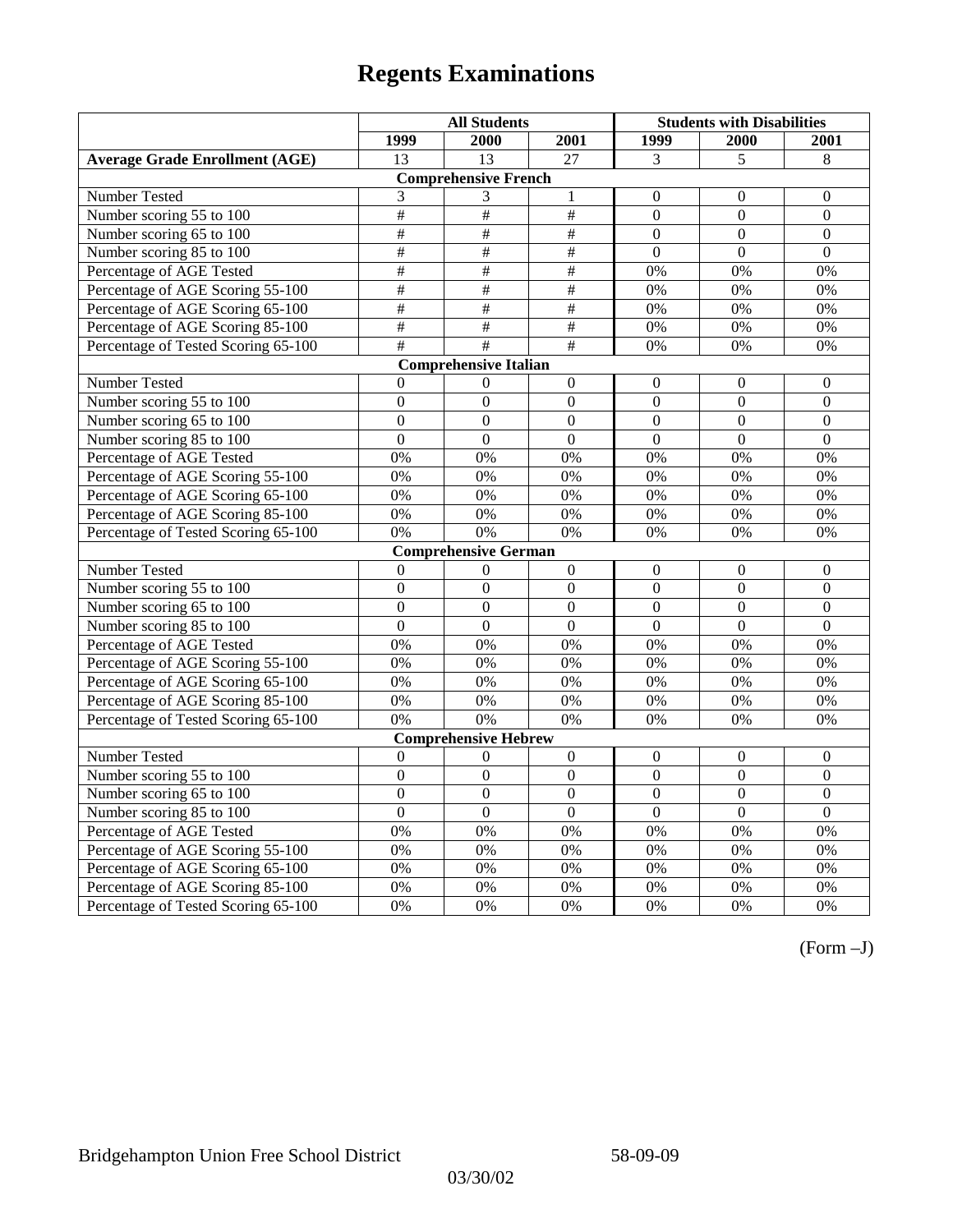|                                       |              | <b>All Students</b>          |              | <b>Students with Disabilities</b> |             |                |
|---------------------------------------|--------------|------------------------------|--------------|-----------------------------------|-------------|----------------|
|                                       | 1999         | 2000                         | 2001         | 1999                              | <b>2000</b> | 2001           |
| <b>Average Grade Enrollment (AGE)</b> | 13           | 13                           | 27           | 3                                 | 5           | 8              |
|                                       |              | <b>Comprehensive Spanish</b> |              |                                   |             |                |
| Number Tested                         | 4            |                              | 5            | $\theta$                          |             | $\theta$       |
| Number scoring 55 to 100              | #            | #                            | 5            | $\theta$                          | #           | $\Omega$       |
| Number scoring 65 to 100              | #            | $\#$                         | 5            | $\theta$                          | #           | $\overline{0}$ |
| Number scoring 85 to 100              | #            | #                            | 3            | $\Omega$                          | #           | $\Omega$       |
| Percentage of AGE Tested              | #            | #                            | 19%          | 0%                                | #           | 0%             |
| Percentage of AGE Scoring 55-100      | #            | #                            | 19%          | 0%                                | $\#$        | 0%             |
| Percentage of AGE Scoring 65-100      | $\#$         | #                            | 19%          | 0%                                | #           | 0%             |
| Percentage of AGE Scoring 85-100      | #            | #                            | 11%          | 0%                                | #           | 0%             |
| Percentage of Tested Scoring 65-100   | #            | #                            | 100%         | 0%                                | #           | 0%             |
|                                       |              | <b>Comprehensive Latin</b>   |              |                                   |             |                |
| Number Tested                         | 0            | 0                            | $\Omega$     | $\theta$                          | $\theta$    | $\overline{0}$ |
| Number scoring 55 to 100              | $\theta$     | $\theta$                     | $\Omega$     | $\theta$                          | $\theta$    | $\Omega$       |
| Number scoring 65 to 100              | $\mathbf{0}$ | $\mathbf{0}$                 | $\mathbf{0}$ | $\theta$                          | $\theta$    | $\theta$       |
| Number scoring 85 to 100              | $\theta$     | $\theta$                     | $\Omega$     | $\Omega$                          | $\Omega$    | $\Omega$       |
| Percentage of AGE Tested              | 0%           | 0%                           | $0\%$        | 0%                                | 0%          | 0%             |
| Percentage of AGE Scoring 55-100      | 0%           | 0%                           | 0%           | 0%                                | 0%          | 0%             |
| Percentage of AGE Scoring 65-100      | 0%           | 0%                           | 0%           | 0%                                | 0%          | 0%             |
| Percentage of AGE Scoring 85-100      | 0%           | 0%                           | 0%           | 0%                                | 0%          | 0%             |
| Percentage of Tested Scoring 65-100   | 0%           | 0%                           | 0%           | 0%                                | 0%          | 0%             |

(Form – K)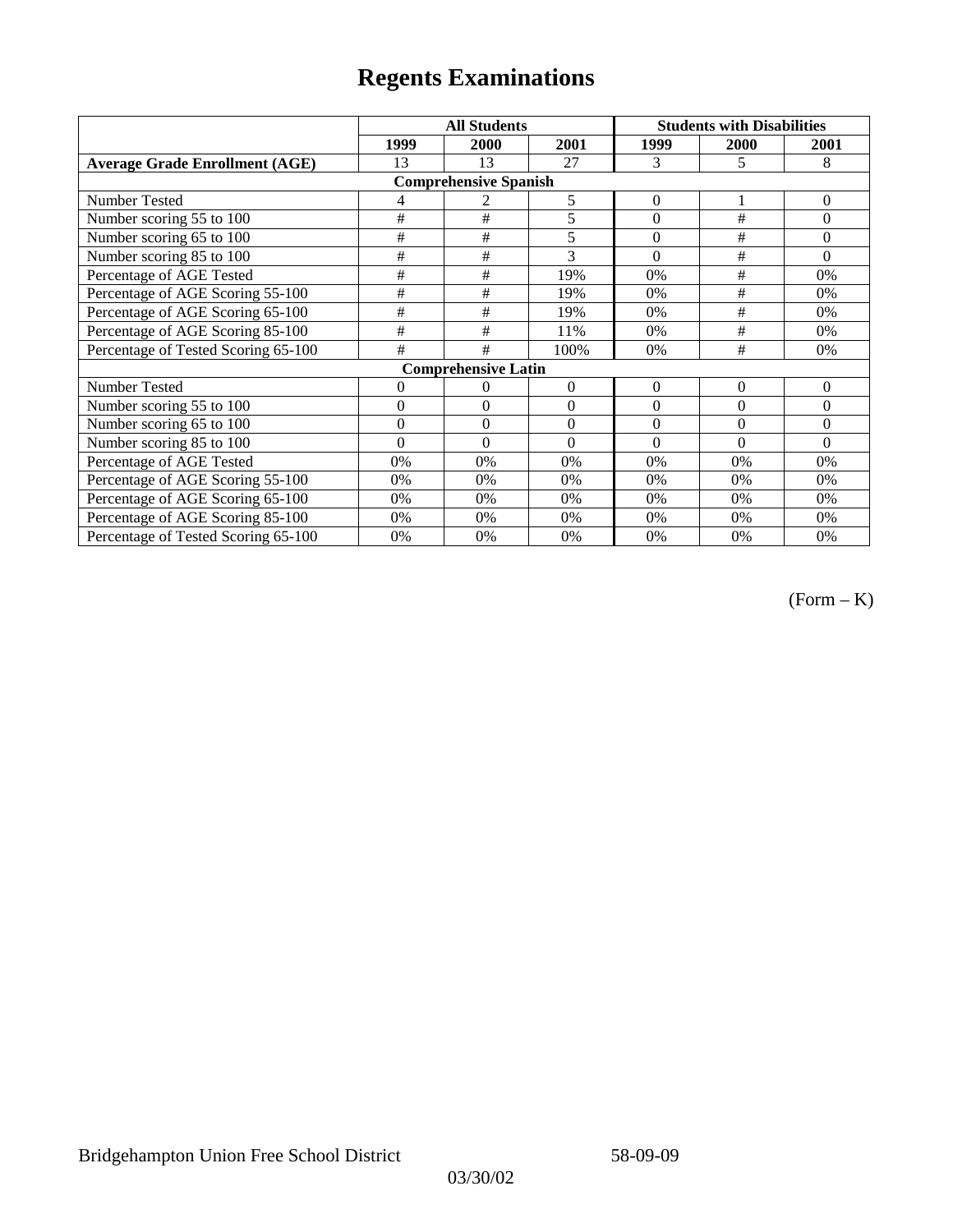|                                       | <b>All Students</b> |                                       |                         | <b>Students with Disabilities</b> |                  |                  |  |  |
|---------------------------------------|---------------------|---------------------------------------|-------------------------|-----------------------------------|------------------|------------------|--|--|
|                                       | 1999                | 2000                                  | 2001                    | 1999                              | 2000             | 2001             |  |  |
| <b>Average Grade Enrollment (AGE)</b> | 13                  | 13                                    | 27                      | 3                                 | 5                | 8                |  |  |
|                                       |                     | Math II                               |                         |                                   |                  |                  |  |  |
| Number Tested                         | 6                   | 3                                     | $\boldsymbol{7}$        | $\boldsymbol{0}$                  | $\boldsymbol{0}$ | 1                |  |  |
| Number scoring 55 to 100              | $\overline{5}$      | $\overline{\ddot{}}$                  | $\overline{7}$          | $\overline{0}$                    | $\overline{0}$   | $\#$             |  |  |
| Number scoring 65 to 100              | 5                   | $\#$                                  | 6                       | $\overline{0}$                    | $\mathbf{0}$     | $\#$             |  |  |
| Number scoring 85 to 100              |                     | $\#$                                  | $\overline{3}$          | $\overline{0}$                    | $\overline{0}$   | $\overline{\#}$  |  |  |
| Percentage of AGE Tested              | 46%                 | $\#$                                  | 26%                     | 0%                                | 0%               | $\#$             |  |  |
| Percentage of AGE Scoring 55-100      | 38%                 | $\#$                                  | 26%                     | 0%                                | 0%               | $\#$             |  |  |
| Percentage of AGE Scoring 65-100      | 38%                 | $\#$                                  | 22%                     | 0%                                | 0%               | $\#$             |  |  |
| Percentage of AGE Scoring 85-100      | $8\%$               | $\#$                                  | 11%                     | 0%                                | 0%               | $\overline{\#}$  |  |  |
| Percentage of Tested Scoring 65-100   | 83%                 | $\overline{\#}$                       | 86%                     | 0%                                | 0%               | $\#$             |  |  |
| Math III                              |                     |                                       |                         |                                   |                  |                  |  |  |
| Number Tested                         | 4                   |                                       | $\mathfrak{Z}$          | $\overline{0}$                    | $\overline{0}$   | $\mathbf{0}$     |  |  |
| Number scoring 55 to 100              | #                   | $\overline{\#}$                       | #                       | $\overline{0}$                    | $\overline{0}$   | $\boldsymbol{0}$ |  |  |
| Number scoring 65 to 100              | #                   | $\#$                                  | $\#$                    | $\boldsymbol{0}$                  | $\boldsymbol{0}$ | $\theta$         |  |  |
| Number scoring 85 to 100              | #                   | $\overline{\ddot{}}$                  | $\overline{\ddot{\pi}}$ | $\overline{0}$                    | $\overline{0}$   | $\mathbf{0}$     |  |  |
| Percentage of AGE Tested              | $\#$                | $\#$                                  | $\#$                    | 0%                                | 0%               | 0%               |  |  |
| Percentage of AGE Scoring 55-100      | #                   | $\#$                                  | #                       | 0%                                | 0%               | 0%               |  |  |
| Percentage of AGE Scoring 65-100      | #                   | $\overline{\#}$                       | $\overline{\#}$         | 0%                                | 0%               | 0%               |  |  |
| Percentage of AGE Scoring 85-100      | #                   | #                                     | #                       | 0%                                | 0%               | 0%               |  |  |
| Percentage of Tested Scoring 65-100   | #                   | #                                     | #                       | 0%                                | 0%               | 0%               |  |  |
|                                       |                     | Math B (first administered June 2001) |                         |                                   |                  |                  |  |  |
| Number Tested                         |                     |                                       | $\theta$                |                                   |                  | $\theta$         |  |  |
| Number scoring 55 to 100              |                     |                                       | $\overline{0}$          |                                   |                  | $\boldsymbol{0}$ |  |  |
| Number scoring 65 to 100              |                     |                                       | $\overline{0}$          |                                   |                  | $\Omega$         |  |  |
| Number scoring 85 to 100              |                     |                                       | $\overline{0}$          |                                   |                  | $\mathbf{0}$     |  |  |
| Percentage of AGE Tested              |                     |                                       | 0%                      |                                   |                  | 0%               |  |  |
| Percentage of AGE Scoring 55-100      |                     |                                       | 0%                      |                                   |                  | 0%               |  |  |
| Percentage of AGE Scoring 65-100      |                     |                                       | 0%                      |                                   |                  | 0%               |  |  |
| Percentage of AGE Scoring 85-100      |                     |                                       | 0%                      |                                   |                  | 0%               |  |  |
| Percentage of Tested Scoring 65-100   |                     |                                       | 0%                      |                                   |                  | 0%               |  |  |

 $(Form - L)$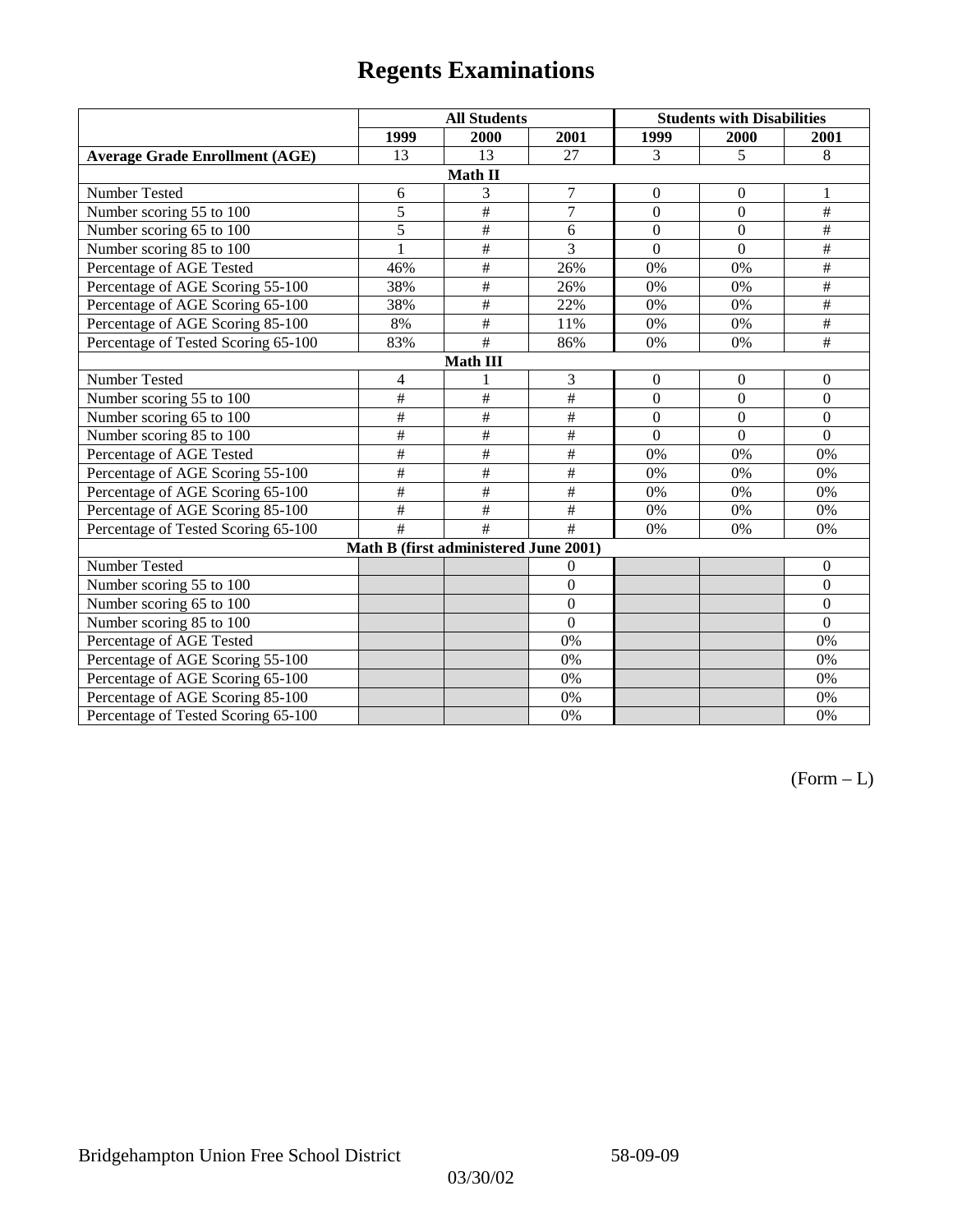|                                                                | <b>All Students</b>                             |                          |                  | <b>Students with Disabilities</b> |                |                                  |  |  |
|----------------------------------------------------------------|-------------------------------------------------|--------------------------|------------------|-----------------------------------|----------------|----------------------------------|--|--|
|                                                                | 1999                                            | 2000                     | 2001             | 1999                              | <b>2000</b>    | 2001                             |  |  |
| <b>Average Grade Enrollment (AGE)</b>                          | $\overline{13}$                                 | $\overline{13}$          | $\overline{27}$  | 3                                 | 5              | $\,8\,$                          |  |  |
| Earth Science (last administered January 2001)                 |                                                 |                          |                  |                                   |                |                                  |  |  |
| Number Tested                                                  | 7                                               | 15                       | $\Omega$         | $\mathbf{0}$                      | 6              | $\theta$                         |  |  |
| Number scoring 55 to 100                                       | $\overline{7}$                                  | 15                       | $\overline{0}$   | $\overline{0}$                    | 6              | $\overline{0}$                   |  |  |
| Number scoring 65 to 100                                       | 4                                               | 13                       | $\overline{0}$   | $\overline{0}$                    | 5              | $\mathbf{0}$                     |  |  |
| Number scoring 85 to 100                                       | $\mathbf{1}$                                    | $\overline{2}$           | $\overline{0}$   | $\overline{0}$                    | $\mathbf{0}$   | $\overline{0}$                   |  |  |
| Percentage of AGE Tested                                       | 54%                                             | 115%                     | 0%               | 0%                                | 120%           | 0%                               |  |  |
| Percentage of AGE Scoring 55-100                               | 54%                                             | 115%                     | 0%               | 0%                                | 120%           | 0%                               |  |  |
| Percentage of AGE Scoring 65-100                               | 31%                                             | 100%                     | 0%               | 0%                                | 100%           | 0%                               |  |  |
| Percentage of AGE Scoring 85-100                               | 8%                                              | 15%                      | 0%               | 0%                                | 0%             | 0%                               |  |  |
| Percentage of Tested Scoring 65-100                            | 57%                                             | 87%                      | 0%               | 0%                                | 83%            | 0%                               |  |  |
| Physical Setting: Earth Science (first administered June 2001) |                                                 |                          |                  |                                   |                |                                  |  |  |
| Number Tested                                                  |                                                 |                          | 9                |                                   |                | 4                                |  |  |
| Number scoring 55 to 100                                       |                                                 |                          | $\overline{7}$   |                                   |                | $\#$                             |  |  |
| Number scoring 65 to 100                                       |                                                 |                          | 6                |                                   |                | $\#$                             |  |  |
| Number scoring 85 to 100                                       |                                                 |                          | $\overline{2}$   |                                   |                | $\#$                             |  |  |
| Percentage of AGE Tested                                       |                                                 |                          | 33%              |                                   |                | $\overline{\#}$                  |  |  |
| Percentage of AGE Scoring 55-100                               |                                                 |                          | 26%              |                                   |                | $\overline{\ddot{}}$             |  |  |
| Percentage of AGE Scoring 65-100                               |                                                 |                          | 22%              |                                   |                | $\#$                             |  |  |
| Percentage of AGE Scoring 85-100                               |                                                 |                          | 7%               |                                   |                | $\#$                             |  |  |
| Percentage of Tested Scoring 65-100                            |                                                 |                          | 67%              |                                   |                | $\overline{+}$                   |  |  |
|                                                                | <b>Biology (last administered January 2001)</b> |                          |                  |                                   |                |                                  |  |  |
| Number Tested                                                  | 14                                              | 1                        | $\mathbf{0}$     | $\overline{4}$                    | $\theta$       | $\theta$                         |  |  |
| Number scoring 55 to 100                                       | 12                                              | $\overline{\#}$          | $\overline{0}$   | $\#$                              | $\overline{0}$ | $\overline{0}$                   |  |  |
| Number scoring 65 to 100                                       | $\overline{7}$                                  | $\overline{+}$           | $\overline{0}$   | $\overline{\#}$                   | $\overline{0}$ | $\mathbf{0}$                     |  |  |
| Number scoring 85 to 100                                       | $\boldsymbol{0}$                                | $\#$                     | $\boldsymbol{0}$ | $\#$                              | $\theta$       | $\theta$                         |  |  |
| Percentage of AGE Tested                                       | 108%                                            | $\#$                     | 0%               | $\#$                              | 0%             | 0%                               |  |  |
| Percentage of AGE Scoring 55-100                               | 92%                                             | #                        | 0%               | #                                 | 0%             | 0%                               |  |  |
| Percentage of AGE Scoring 65-100                               | 54%                                             | $\#$                     | 0%               | $\#$                              | 0%             | 0%                               |  |  |
| Percentage of AGE Scoring 85-100                               | 0%                                              | $\overline{\ddot{}}$     | 0%               | $\overline{\#}$                   | 0%             | 0%                               |  |  |
| Percentage of Tested Scoring 65-100                            | 50%                                             | $\#$                     | 0%               | $\overline{\#}$                   | 0%             | 0%                               |  |  |
| <b>Chemistry</b>                                               |                                                 |                          |                  |                                   |                |                                  |  |  |
| Number Tested                                                  | $\boldsymbol{0}$                                | 3                        | $\boldsymbol{0}$ | $\mathbf{0}$                      | $\mathbf{0}$   | $\mathbf{0}$                     |  |  |
| Number scoring 55 to 100                                       | $\mathbf{0}$                                    | $\overline{+}$           | $\mathbf{0}$     | $\mathbf{0}$                      | $\mathbf{0}$   | $\mathbf{0}$                     |  |  |
| Number scoring 65 to 100                                       | $\overline{0}$                                  | $\overline{\#}$          | $\overline{0}$   | $\overline{0}$                    | $\overline{0}$ | $\boldsymbol{0}$                 |  |  |
| Number scoring 85 to 100                                       | $\overline{0}$                                  | $\#$                     | $\overline{0}$   | $\overline{0}$                    | $\overline{0}$ | $\mathbf{0}$                     |  |  |
| Percentage of AGE Tested                                       | 0%                                              | $\#$                     | 0%               | 0%                                | 0%             | 0%                               |  |  |
| Percentage of AGE Scoring 55-100                               | 0%                                              | $\overline{\#}$          | 0%               | 0%                                | 0%             | 0%                               |  |  |
| Percentage of AGE Scoring 65-100                               | 0%                                              | $\overline{\overline{}}$ | 0%               | 0%                                | 0%             | 0%                               |  |  |
| Percentage of AGE Scoring 85-100                               | 0%                                              | $\#$                     | 0%               | 0%                                | 0%             | 0%                               |  |  |
| Percentage of Tested Scoring 65-100                            | 0%                                              | #                        | 0%               | 0%                                | 0%             | 0%<br>$\sqrt{D}$<br>$\mathbf{A}$ |  |  |

(Form – M)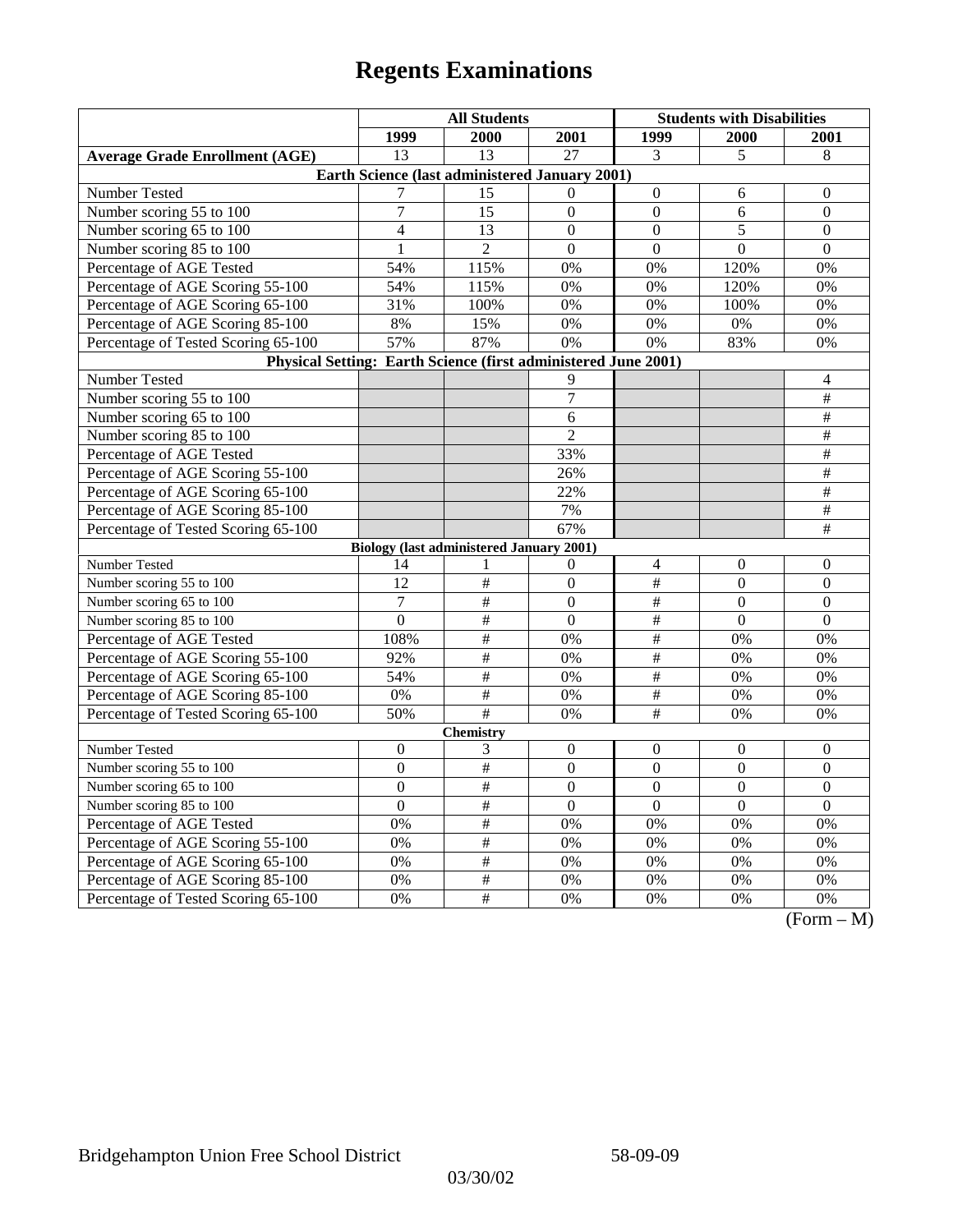|                                                   | <b>All Students</b> |                |                | <b>Students with Disabilities</b> |          |                |  |  |  |
|---------------------------------------------------|---------------------|----------------|----------------|-----------------------------------|----------|----------------|--|--|--|
|                                                   | 1999                | 2000           | 2001           | 1999                              | 2000     | 2001           |  |  |  |
| <b>Average Grade Enrollment (AGE)</b>             | 13                  | 13             | 27             | 3                                 | 5        | 8              |  |  |  |
| Living Environment (first administered June 2001) |                     |                |                |                                   |          |                |  |  |  |
| <b>Number Tested</b>                              |                     |                | 11             |                                   |          | $\overline{0}$ |  |  |  |
| Number scoring 55 to 100                          |                     |                | 11             |                                   |          | $\theta$       |  |  |  |
| Number scoring 65 to 100                          |                     |                | 11             |                                   |          | $\theta$       |  |  |  |
| Number scoring 85 to 100                          |                     |                | 3              |                                   |          | $\theta$       |  |  |  |
| Percentage of AGE Tested                          |                     |                | 41%            |                                   |          | 0%             |  |  |  |
| Percentage of AGE Scoring 55-100                  |                     |                | 41%            |                                   |          | 0%             |  |  |  |
| Percentage of AGE Scoring 65-100                  |                     |                | 41%            |                                   |          | 0%             |  |  |  |
| Percentage of AGE Scoring 85-100                  |                     |                | 11%            |                                   |          | 0%             |  |  |  |
| Percentage of Tested Scoring 65-100               |                     |                | 100%           |                                   |          | 0%             |  |  |  |
|                                                   | <b>Physics</b>      |                |                |                                   |          |                |  |  |  |
| Number Tested                                     | 3                   | 0              | $\overline{2}$ | $\mathbf{0}$                      | $\theta$ | $\theta$       |  |  |  |
| Number scoring 55 to 100                          | $\#$                | $\overline{0}$ | #              | $\Omega$                          | $\Omega$ | $\theta$       |  |  |  |
| Number scoring 65 to 100                          | #                   | $\overline{0}$ | $\#$           | $\mathbf{0}$                      | $\theta$ | $\overline{0}$ |  |  |  |
| Number scoring 85 to 100                          | #                   | $\theta$       | $\#$           | $\Omega$                          | $\Omega$ | $\Omega$       |  |  |  |
| Percentage of AGE Tested                          | #                   | 0%             | $\#$           | 0%                                | 0%       | 0%             |  |  |  |
| Percentage of AGE Scoring 55-100                  | #                   | 0%             | #              | 0%                                | 0%       | 0%             |  |  |  |
| Percentage of AGE Scoring 65-100                  | #                   | 0%             | #              | 0%                                | 0%       | 0%             |  |  |  |
| Percentage of AGE Scoring 85-100                  | #                   | 0%             | $\#$           | 0%                                | 0%       | 0%             |  |  |  |
| Percentage of Tested Scoring 65-100               | #                   | 0%             | #              | 0%                                | 0%       | 0%             |  |  |  |

(Form – N)